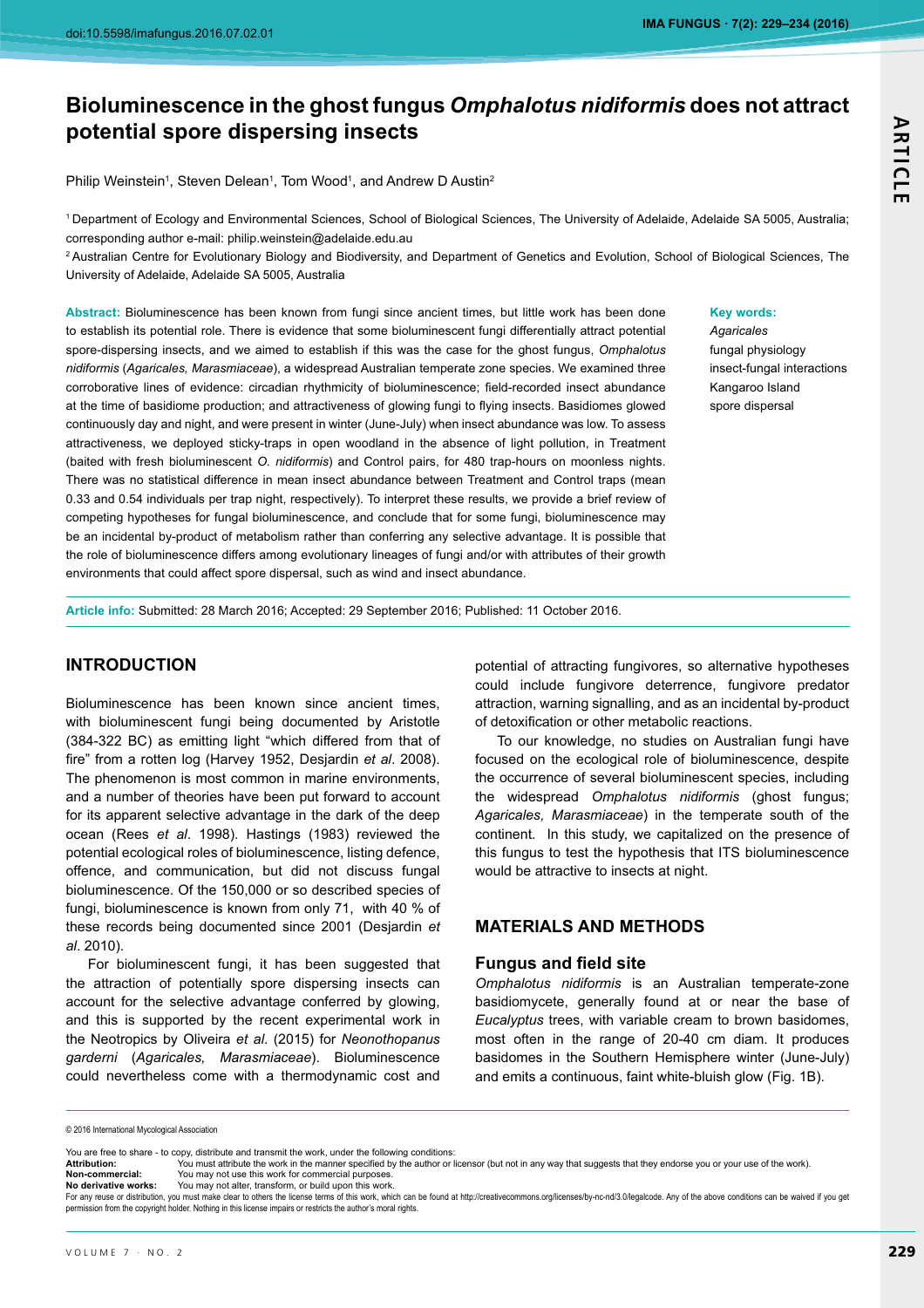

**Fig 1. A.**The Australian ghost fungus *Omphalotus nidiformis* in natural daylight and **B.** Under long exposure using its own light. Note that to the naked eye, the glow is very faint with a more bluish hue. C. The Kangaroo Island study site consisting of sclerophyll woodland dominated by *Eucalyptus fasciculosa*, and **D.** A yellow sticky trap in situ, baited with a cut piece of fresh fungus. Images A, C, and D are by PW, and B is courtesy of Australian Museum/Ray Kearney.

Fresh, glowing specimens were located in Flinders Chase National Park, Kangaroo Island, South Australia, in open eucalypt woodland approximately 1 km NE of the University of Adelaide Field Station at Rocky River. Large (approx. 5 cm across), glowing (visually checked) pieces of these fungi were used to bait 10 x17 cm two-sided sticky traps (Australian Entomological Supplies Catalogue reference E95101A; these are yellow cards coated with non-volatile, non-drying adhesive, designed for visual attractiveness in day use only; Fig. 1D).

The site was deliberately chosen to be free from any possible light pollution, and sampling was undertaken over two completely moonless nights (19 and 20 June 2015).

These restrictive conditions eliminated any possibility of confounding or dilution from other light sources, but at the same time limited the number of catch nights possible. Nocturnal trapping was undertaken on clear nights (intermittent light cloud, no rain) with no wind, and with ambient temperatures around 6 °C. Traps were deployed and retrieved in darkness, approximately 1 h after sunset and 1 h before sunrise, respectively, to eliminate any attraction of dayflying insects to the traps. Diurnal trapping was undertaken on the intervening days with intermittent light cloud and no wind, with ambient temperatures around 12  $\degree$ C. Traps were deployed and retrieved during the day, approximately 1 h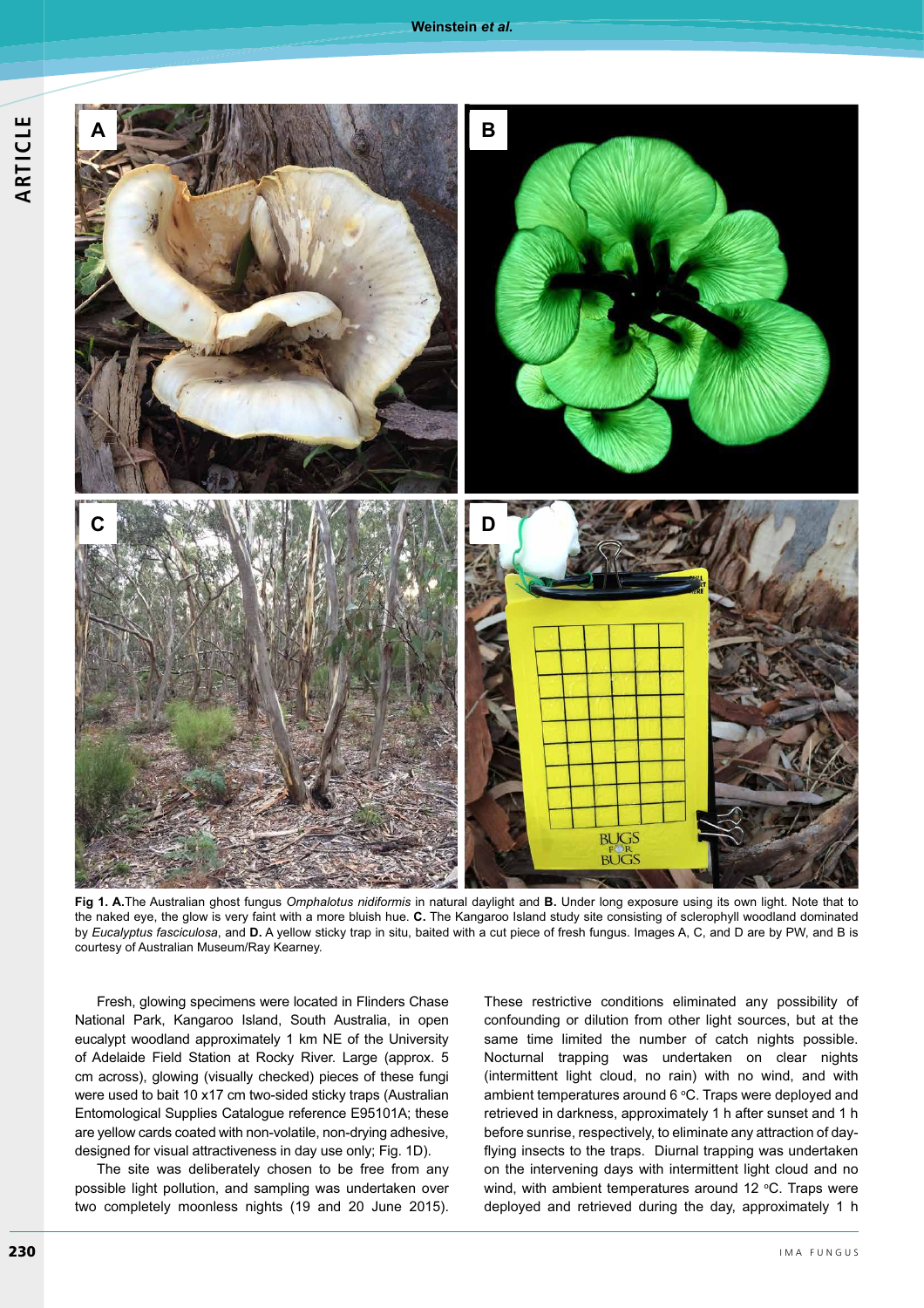| Table 1. Trap catches by type of trap (sticky, malaise, and pan) and time (day/night) for each (sub)order represented. |  |  |  |  |  |  |  |
|------------------------------------------------------------------------------------------------------------------------|--|--|--|--|--|--|--|
|------------------------------------------------------------------------------------------------------------------------|--|--|--|--|--|--|--|

|                            | Both nights combined (20 h) |                |                | Day (10 h)          |                |              |  |
|----------------------------|-----------------------------|----------------|----------------|---------------------|----------------|--------------|--|
|                            | <b>Sticky traps</b>         | <b>Malaise</b> | Pan            | <b>Sticky traps</b> | <b>Malaise</b> | Pan          |  |
|                            | 480 trap-hrs                | 20 trap-hrs    | 200 trap-hrs   | 120 trap-hrs        | 10 trap-hrs    | 100 trap-hrs |  |
| Collembola                 |                             |                | $\overline{2}$ |                     |                | 16           |  |
| <b>Blatodea</b>            |                             |                |                | 1                   |                |              |  |
| Homoptera                  |                             |                |                |                     | 1              |              |  |
| Heteroptera                |                             | $\mathbf{1}$   | 1              |                     |                |              |  |
| Coleoptera                 |                             |                |                |                     |                | 3            |  |
| Diptera: Nematocera        | 15                          | 14             |                | 39                  | 49             | 61           |  |
| Diptera (other)            | $\overline{4}$              |                |                | 30                  | 22             | 18           |  |
| Lepidoptera                |                             |                |                | $\mathbf{1}$        | 1              |              |  |
| Hymenoptera:<br>Formicidae | 1                           | $\overline{c}$ | $\mathbf{3}$   |                     |                |              |  |
| Hymenoptera (other)        |                             | 1              | $\overline{2}$ | 10                  | $\overline{7}$ | 71           |  |
| Araneae                    | $\mathbf{1}$                |                |                |                     |                |              |  |
| <b>Total</b>               | 21                          | 18             | 8              | 81                  | 80             | 169          |  |

after sunrise and one hour before sunset, respectively, to eliminate any attraction of night-flying insects to the traps. All work was carried out under natural field conditions.

## **Study design and analysis**

We checked basidiomes for bioluminescence regularly in the field, both day and night, and both attached to and detached from the mycelium, by using a heavy coat to create a 'dark room'. They were present in the field throughout June, corroborating records of winter basidiome production from the State Herbarium of South Australia (Pam Catcheside, pers com.).

To assess the nature and abundance of flying insects, we sampled four sites separated by approx. 50 m. At each site, three types of traps were deployed: sticky (see below), malaise (1), and pan (10) traps. These were used to assess both nocturnal and diurnal abundance as above, and catches were identified to (sub)order and recorded against the total number of trap hours by trap type.

To assess the attractiveness of bioluminescence to flying insects at night, three replicates of treatment-control pairs of sticky traps were used at each of the four sites, with the treatment trap in each pair having a piece of basidiome attached. All traps were separated by approximately 2 m and were well away from any naturally occurring fungi, to avoid any potential interference. A total of 24 traps were deployed for at least 10 h each on each of two nights, giving 48 trapnights. The total catch for each trap was counted for each night, and all insects were included in the analysis as potential spore-dispersers. Differences in the abundance of insects between Treatment and Control traps were examined using generalized linear mixed models. Site and Trap-pair within Site were included as random effects to account for the two

scales of sampling variation. We assumed Poisson variation in the abundance counts and used a log link function. Model fitting was undertaken using the *Ime4* package (Bates et al. 2014) in *R-*3.2.0 (Team 2015).

Due to low catch numbers in both Treatment and Control sticky traps at night, we summed the abundances across the two sampling nights for analysis; exploratory analysis indicated no statistically significant differences between nights. There was also no statistically significant variation in catch abundances between sites or between trap-pairs within sites; these variance components were estimated to be close to zero in the analysis. Consequently, model estimates were equal to those from a generalised linear model (Poisson variance and log link) that did not include the random effects. There was also no evidence for extra-Poisson variation.

## **RESULTS**

We observed basidomes glowing continuously day and night under natural field conditions, irrespective of attachment to mycelium (which did not glow). Flying insects were, as expected, not abundant at this time of year, with catch numbers low for all trapping methods (Table 1), and particularly low at night (about 6 %, 10 %, and 2 % of diurnal catch numbers per trap-hour for sticky, malaise, and pan trapping respectively). No taxonomic bias was evident between day and night catches (Table 1), with *Diptera* (flies) and their hymenopteran parasitoids (*Diapriidae*, *Braconidae*; data not shown) dominating the fauna.

Sticky traps at night collected 21 insects, 13 in Controls and 8 in Treatments, with a sampling effort of over 480 traphours. There was no statistical evidence for a difference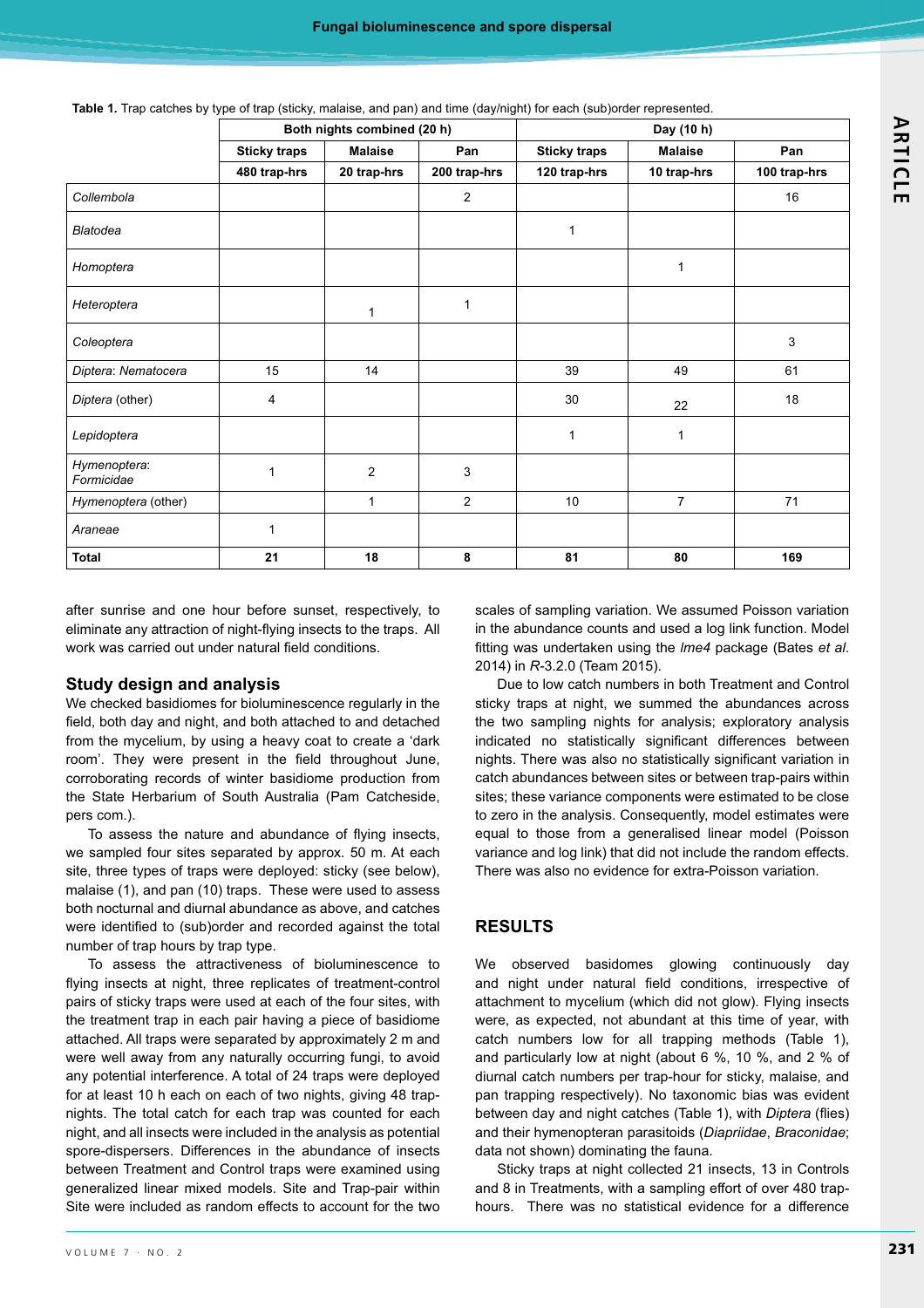





in mean insect abundance between Treatment and Control traps  $(x^2) = 1.17$ ,  $P = 0.28$ ). Mean insect abundance in the Control was 0.54 individuals per trap night (95 % confidence interval =  $0.37$ ,  $0.80$ ), and  $0.33$  (CI =  $0.20$ ,  $0.54$ ) individuals in the Treatment (Fig. 2).

## **DISCUSSION**

Our results provide three corroborative pieces of evidence suggesting that bioluminescence in *Omphalotus nidiformis* does not attract potential spore dispersing insects. Firstly, glowing only at night is suggestive of a thermodynamic tradeoff between the cost of bioluminescence and the fitness gain resulting from improved spore dispersal (Oliveira et al. 2015). That *O. nidiformis* glows continuously suggests that there is no such trade-off, and that there is no fitness gain through attraction of potential spore dispersing insects in this species. Secondly, the abundance of potential spore-dispersing insects was very low, as would be expected in mid-winter. This was particularly the case at night, because nocturnal sticky, malaise and pan-trapping produced less than 10 % of the number of diurnal catches per trap-hour (Table 1). For nocturnal sticky traps, catches per fungus-baited trap-night averaged fewer than 0.33 individuals, despite ideal conditions for attracting positively phototactic flying insects to the bioluminescent fungi with no competing light sources or adverse weather. Thirdly, there was no difference in attractiveness between Treatment (bioluminescent) and Control sticky traps. For bioluminescence to confer a significant selective advantage under conditions of low insect abundance would require a strong attraction, to draw the few available flying insects to the spore-carrying basidiomes, and one would expect that the strength of such an attraction would swamp any potential change in volatiles that might have resulted from cutting the fungi (Faldt *et al.* 1999). No attraction at all was detected, again suggesting that the attraction of spore dispersing insects is not a driver of bioluminescence in O. nidiformis. Our three lines of evidence - lack of circadian rhythmicity, low insect abundance at the time of basidiome production, and no difference in attractiveness of bioluminescent treatments over controls - are mutually reinforcing. Further, our work was carried out under ideal natural field conditions using fresh fungi in the complete absence of competing light sources or adverse weather conditions, thereby strengthening the significance of our findings.

To explain the presence of bioluminescence in *O. nidiformis*, it is therefore necessary to explore competing hypotheses for fungal bioluminescence, which we briefly review below.

#### **Attraction of spore-dispersers**

Bermudes *et al.* (1992) suggested this mechanism, supported by the observation that the gills or spores of some bioluminescent species glow more strongly than other parts (although this is not obvious in Omphalotus nidiformis). Sivinski (1981), working in Florida, enclosed forest floor litter in glass test-tubes and found that more arthropods were attracted to luminous forest litter containing mycelia of a *Mycena* species than to non-luminous forest floor litter, suggesting that the visual cue was the attractant. In a more sophisticated version of the same approach, Oliveira et al. (2015) used acrylic models of the Neotropical *Neonothopanus garderni*  with a non-volatile glue emitting LED light at 530 nm. They compared catches with lights on and off, and found that significantly more insects were trapped with the lights on. It is also know that some fungivorous insects are positively phototactic to low emissions of light in the wavelength range of 300–650 nm (Jess & Bingham 2004), and although this might seem counterintuitive in the context of fitness, it is possible that a trade-off operates between basidiome damage and spore dispersal (cf. pollen consumption *v*. pollination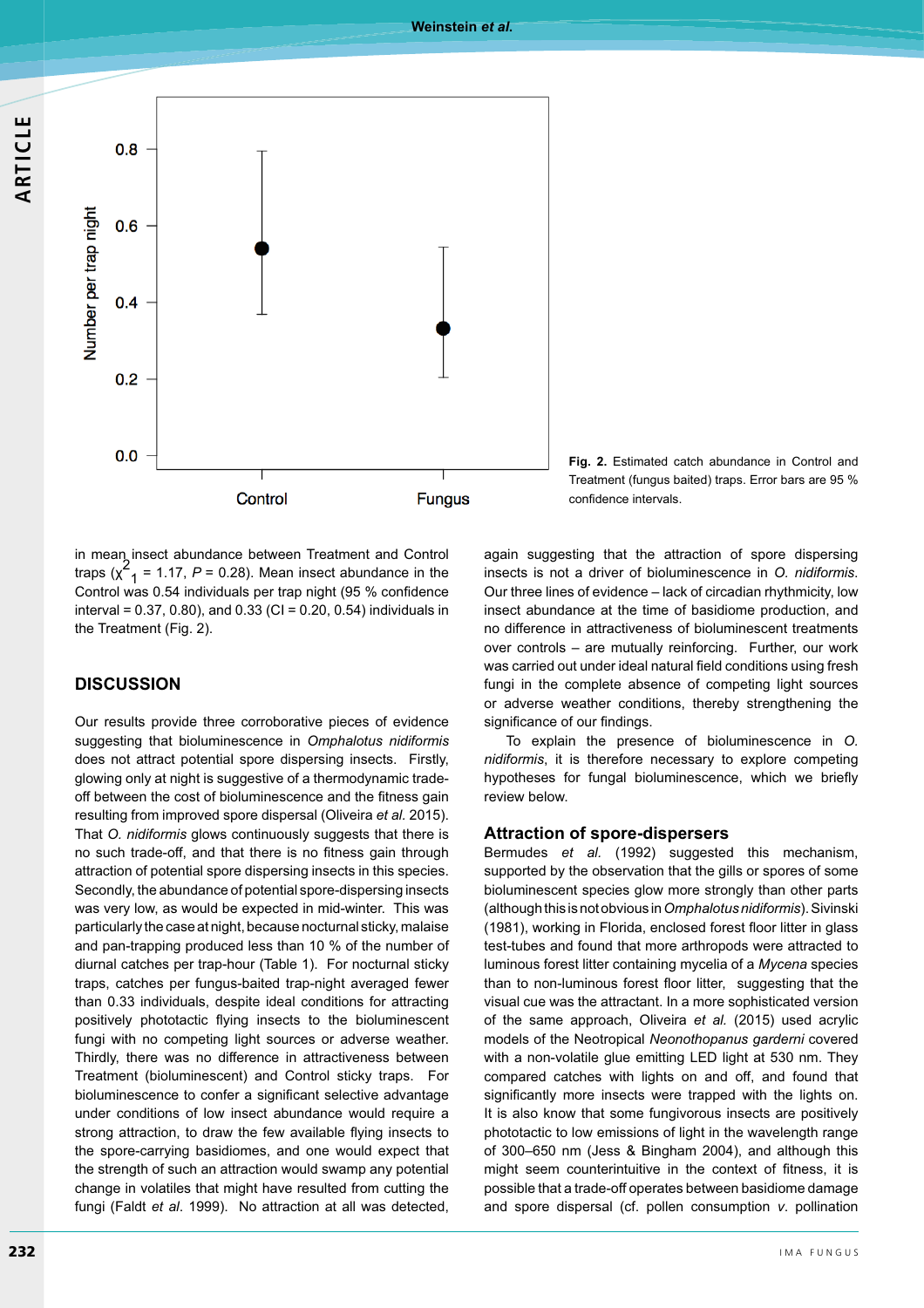services to plants by bees and wasps). If bioluminescence does serve to attract spore-dispersers, it is likely that this strategy would be most successful in fungi that grow in relatively wind-still conditions (dense lower canopy or ground cover fungi). Further, several species have both luminous and non-luminous strains (Desjardin et al, 2008), possibly reflecting phenotypic plasticity in different climatic and floristic environments. We could find no published accounts relating the abundance of bioluminescent species to vegetation type or insect abundance, and although more bioluminescent species occur in tropical rainforests, it is unclear if their frequency is proportional to the richer diversity in such (low wind and high insect abundance) environments. We suggest that an examination of potential relationships of this nature could be a productive area of further research.

#### **By-product of metabolism**

An alternative hypothesis is that bioluminescence in fungi is a by-product of detoxification reactions, and provides no particular selective advantage. For example, Weitz (2004) suggests that light is emitted instead of heat as an energy by-product of enzyme-mediated oxidation reactions, as is the case in some bioluminescent bacteria (where bioluminescence is continuously produced as a by-product of respiration). In *O. nidiformis*, bioluminescence is continuous (supporting this hypothesis), but in species of other lineages, bioluminescence is regulated by a circadian clock so as to produce light only at night (which would be more consistent with expectation if the attraction of spore-dispersers was involved, such as in *N. garderni* (Oliveira *et al.* 2015). The metabolic by-product hypothesis could also be consistent with an evolutionary origin of bioluminescence as a byproduct, which may subsequently have been adapted to play a significant ecological role in some lineages.

Fungal bioluminescence uses an enzymatic pathway where a 'luciferin' is oxidised in the presence of 'luciferase' (Airth & Foerster 1962, Desjardin et al. 2008). This process has been tested in several extract-based experiments (Desjardin et al. 2008), with Oliveira et al. (2012) mixing extracts from a range of species to demonstrate that different evolutionary lineages of luminescent fungi share similar luciferin-luciferase mechanisms of bioluminescence. All fungi that are known to exhibit bioluminescence are basidiomycetes (Herring 1994, Matheny et al. 2006), but belong to three distinct lineages; the *Omphalotus-*, *Armillaria-* and the mycenoid lineages (Desjardin et al. 2008). Thus, it is possible that bioluminescence serves different ecological roles in different lineages, even though the molecular mechanisms are similar.

## **CONCLUSION**

From the experiments of Oliveira et al. (2015) and earlier workers, it is edvident that bioluminescence does attract insects to at least some species of fungi, and that these fungi are likely to have the advantage of increased spore dispersal. Characteristics of such fungi may include the emission of a bright light with a nocturnal circadian rhythm, a growth environment where wind dispersal of spores is relatively less likely, and an abundance of flying insects. Significantly, *Omphalotus nidiformis* displays none of these characteristics: it emits a very faint light which is present continuously; it occurs in open eucalypt woodland where wind dispersal of spores is relatively more likely, and it produces basidiomes at a time of year when the abundance of potential sporedispersing insects is low.

In addition, we could find no difference in attractiveness between catches from control traps and those baited with actively glowing fungus. We therefore conclude that the attraction of spore-dispersing insects and the incidental by-product of metabolism hypotheses for bioluminescence in fungi are both supported, but by evidence from different lineages of fungi and possibly also differing growth environments. One possible explanation for such a situation would be that bioluminescence in fungi arose as an incidental by-product of metabolism, and that some fungi such as *O. nidiformis* remained in this condition. Others, such as *N.*  garderni, acquired an advantage in fitness as a result of adapting bioluminescence to maximise their attractiveness to potentially spore-dispersing insects. It would be a worthwhile exercise to map the ecological correlates of fungal bioluminescence onto a phylogeny, once sufficient new data become available for this purpose.

## **ACKNOWLEDGEMENTS**

We thank Pam Catcheside, David Paton, David Catcheside and Teresa Lebel for outstanding assistance in locating specimens in the field; Agnes Weinstein for field support; Peter Hudson for access to South Australian Museum insect specimens; Geoff Allen and Peter Speldewinde for earlier discussion about the topic; and the University of Adelaide for funding our work. Trapping was carried out under a Department of Environment and Natural Resources permit (E26417-1).

## **REFERENCES**

- Airth R, Foerster GE (1962) The isolation of catalytic components required for cell-free fungal bioluminescence. *Archives of Biochemistry and Biophysic,* 97: 567-573.
- Bates D, Maechler M, Bolker B, Walker S (2014) *lme4: Linear mixed*effects models using Eigen and S4. R package version 1.1-7: http://CRAN</u>. R-project. org/package= lme4.
- Bermudes D, Petersen RH, Nealson KH (1992) Low-level bioluminescence detected in *Mycena haematopus* basidiocarps. *Mycologia* 84: 799-802.
- Desjardin DE, Oliveira AG, Stevani CV (2008) Fungi bioluminescence revisited. Photochemical and Photobiological Science 7: 170-182
- Desjardin DE, Perry BA, Lodge DJ, Stevani CV, Nagasawa E (2010) Luminescent *Mycena*: new and noteworthy species. *Mycologia* **102**: 459-477.
- Fäldt J, Jonsell M, Norlanderg G, Borg-Karlson A-K (1999) Volatiles of bracket fungi *Fomitopsis pinicola* and *Fomes fomentarius* and their functions as insect attractants. *Journal of Chemical Ecology* **25**: 567-590

Harvey EN (1952) Bioluminescence. New York: Academic Press.

Hasting J (1983) Biological diversity, chemical mechanisms, and the evolutionary origins of bioluminescent systems. Journal of